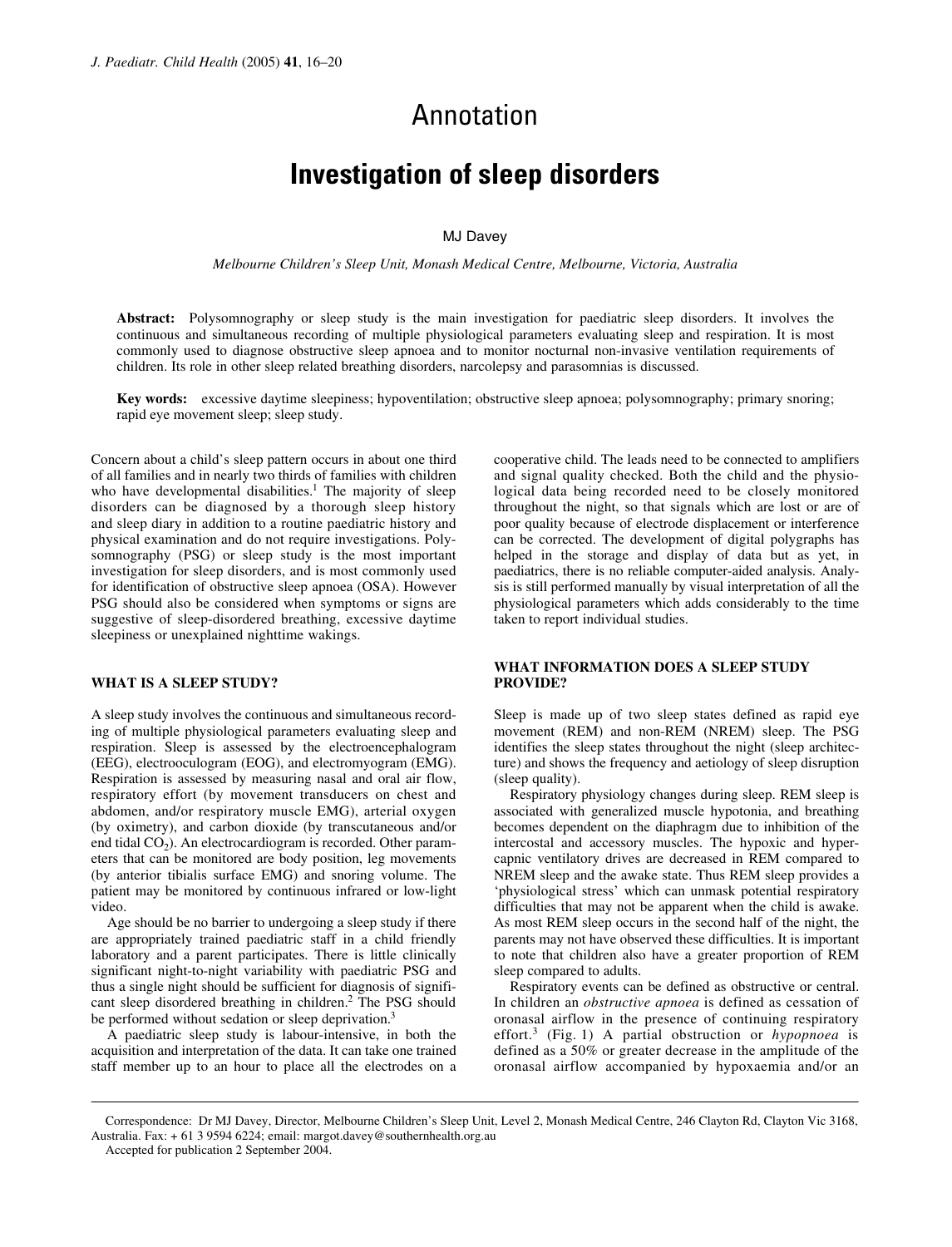

**Fig. 1** Obstructive apnoeas in a child during rapid eye movement (REM) sleep where there is absent oronasal airflow and continued respiratory effort with paradoxical inward chest movement during inspiration. Inspiration is the upward deflection on the airflow trace. These events are accompanied by oxygen desaturation and an arousal as seen in both the ECG (increase in heart rate) and the EMG (increase in amplitude) channels. Time base 1 min.\*Obstructive apnoea 28.4 s in length resulting in a 13% drop in SpO2–82%. ABDO, abdominal movements; ECG, electrocardiogram; EEG, electroencephalogram central and occipital; EMG, chin submental electromyogram; EOG electrooculogram; airflow detected by thermistor; THOR, thoracic movements.

arousal.3 In children hypopnoeas are common and frank obstructive apnoeas rare. Most obstructive apnoeas, hypopnoeas and hypoventilation occur during REM sleep.4 A *central apnoea* is defined as absence of oronasal airflow with cessation of all respiratory effort.<sup>3</sup> (Fig. 2) Central apnoeas are found in all normal children but are generally less than 20 s duration, and may be associated with transient oxygen desaturations. Some respiratory events contain both central and obstructive components and are referred to as *mixed apnoeas*. Mixed apnoeas are more common in younger children. Unlike adults, where 10 s is the minimum duration of events scored, the length of a scored respiratory event in children is equivalent to two respiratory cycles. This takes into account the change in respiratory rates with increasing age. Children often desaturate with apnoeas less than 10 s in length as they have a lower functional residual capacity and faster respiratory rates than adults.3

## **SLEEP RELATED BREATHING DISORDERS**

#### **Obstructive sleep apnoea**

Obstructive sleep apnoea (OSA) in children is characterized by recurrent events of partial or complete upper airway obstruction during sleep, which disrupt normal ventilation and sleep patterns.3 This leads to hypoxaemia, hypercarbia and sleep disturbance. Morbidity of untreated OSA includes growth failure<sup>5</sup> pulmonary hypertension and cor pulmonale and neurocognitive sequelae. $6,7$  Over the last decade there has been increasing interest in the effects of milder OSA in children, and its

deleterious effects on learning, behaviour and neurocognitive function including attention, memory and executive function.<sup>8</sup> These are thought to be a function of the intermittent hypoxia and sleep fragmentation seen in OSA. Snoring is the most common night-time symptom in children with OSA. Children who snore but who do not have associated ventilatory abnormalities or sleep disturbance have *primary snoring.* As the firstline treatment for uncomplicated OSA is adenotonsillectomy<sup>7,9</sup> it is important to differentiate between these two groups of children.

It is estimated that 10% of children have primary snoring and another  $1-3\%$  have OSA, with equal sex distribution.<sup>10</sup> The peak incidence of OSA is at 2–6 years due to large adenoids and tonsils relative to the upper airway size. Symptoms include snoring, difficulty breathing, apnoeas, mouth breathing, excessive sweating and restless or disturbed sleep. Daytime symptoms include irritability, poor concentration, hyperactivity, and less commonly, excessive daytime sleepiness and failure to thrive. It is difficult from the parental history or questionnaire responses to diagnose those children who have OSA rather than primary snoring.<sup>11</sup> Physical examination can be suggestive but not diagnostic of OSA. Certain groups of children are at increased risk of developing OSA. These include children with problems interfering with the size of the upper airway such as maxillo-mandibular skeletal deformities (mid–face hypoplasia syndromes, Pierre Robin syndrome); metabolic or genetic defects leading to macroglossia or soft tissue deposition (Down syndrome, mucopolysaccharide storage diseases); neurological conditions and syndromes causing hypotonia, hypertonia and muscle weakness (neuromuscular diseases, cerebral palsy, Prader–Willi syndrome); and obesity.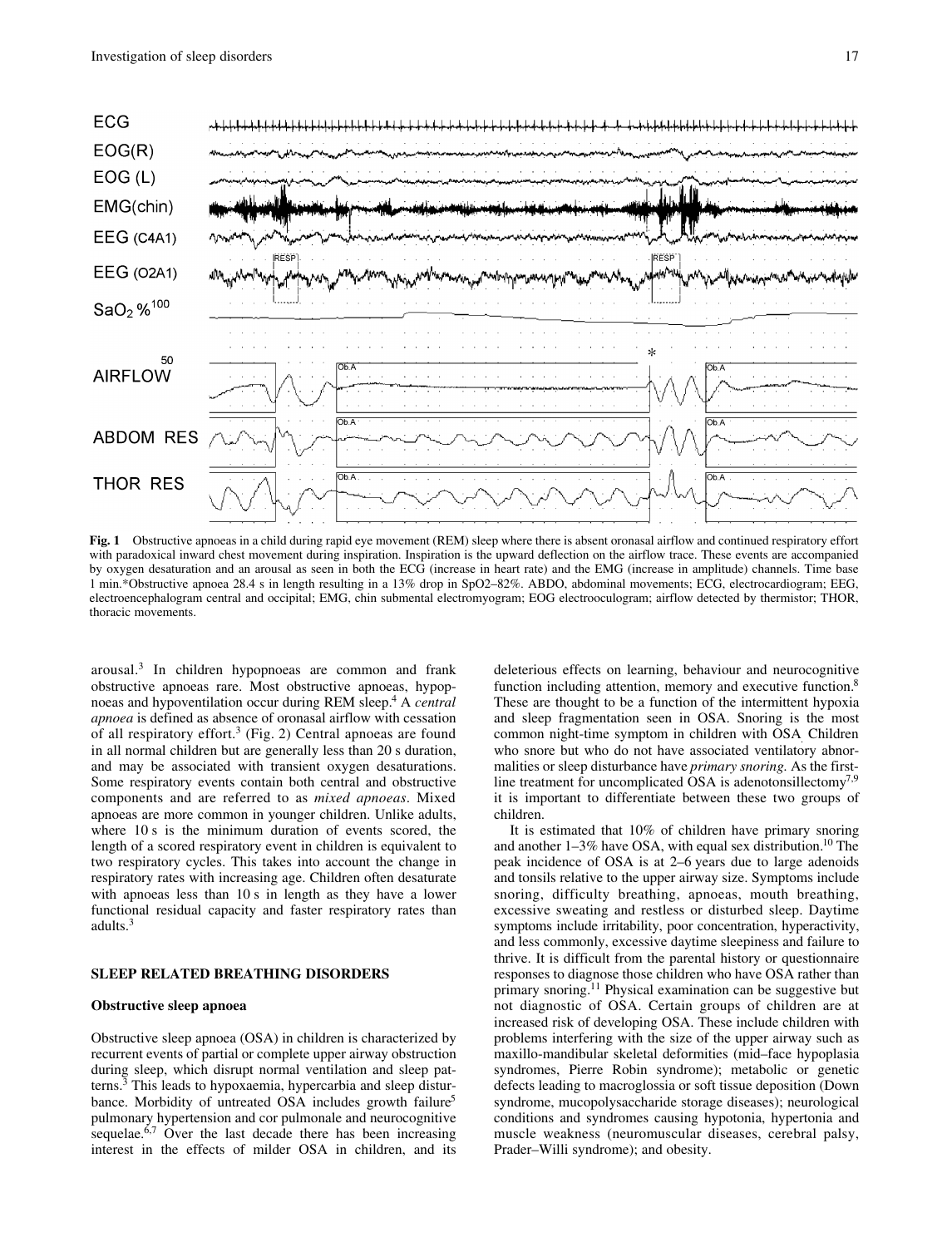

Fig. 2 Section from an infant sleep study showing recurrent central apnoeas where there is loss of oronasal airflow accompanied by absent respiratory effort and oxygen desaturation. Time base 1 min<sup>\*</sup>. Central apnoea 6 s in length resulting in a 6% drop in SpO<sub>2</sub>–91%. ABDO, abdominal movements; ECG, electrocardiogram; EEG, electroencephalogram central and occipital; EMG, chin submental electromyogram; EOG electrooculogram; airflow detected by thermistor; THOR, thoracic movements.

Various screening tools have been evaluated including audiotapes, nocturnal videos and pulse oximetry. Oximetry has been found to be the most useful with one study showing that abnormal nocturnal oximetry in a child suspected of having OSA has a positive predictive value of 97%, but a negative predictive value of only 47%.<sup>12</sup> Oximetry is diagnostic if positive, but, if negative, does not exclude OSA so a PSG is required.12 Oximetry does not assess the severity of OSA and provides no information on the type of events associated with oxygen desaturations, or on obstructive hypoventilation, work of breathing or sleep disruption. However, given that paediatric sleep studies are limited to large teaching hospitals and that there may be delays in accessing services, a normal oximetry while not excluding OSA, may reassure the clinician and parents that the child is unlikely to have severe OSA, while waiting for further assessment.

In summary, the history and examination are poor at discriminating between primary snoring and OSA. Screening tests such as oximetry are diagnostic if positive but not if negative. At present the only diagnostic test is PSG. PSG should be used in children less than 3 years of age, in children with significant clinical sequelae of OSA, in high risk groups, and in all children when the history is unclear. Severe OSA on PSG has been shown to be a risk factor for post operative respiratory complications following adenotonsillectomy.13

#### **Ventilation requirements**

Polysomnography should be performed annually in children requiring nocturnal ventilation. PSG monitors nocturnal ventilation requirements that may change with growth or disease

progression, and ensures normalization of sleep architecture and sleep quality. Increasingly non-invasive ventilation by either continuous positive airway pressure (CPAP) or bilevel positive airway pressure (biPAP) is being used to treat children who require nocturnal ventilatory support. In children with OSA, when surgery is contra-indicated, or when there are persistent symptoms despite surgery, non-invasive mask ventilation by either CPAP biPAP is the next treatment option.14,15

#### **Neuromuscular disease**

Children with neuromuscular disease are at high risk of developing both central and obstructive apnoea due to a combination of respiratory muscle weakness, impairment of central ventilatory control, and decreased upper airway tone. During REM sleep with its associated muscle hypotonia and decrease in ventilation, this group is further at risk of nocturnal hypoventilation. Nocturnal hypoventilation may be exacerbated by increasing muscle fatigue as the night progresses, along with intercurrent upper respiratory tract infections.

Symptoms of nocturnal respiratory failure can be broad and include daytime sleepiness, fatigue, morning headache, daytime behavioral changes, difficulty sleeping and the need for frequent repositioning during the night.<sup>16</sup> Inadequate nocturnal ventilation can occur despite normal daytime respiratory function. PSG helps to define whether abnormal night-time ventilation and associated sleep disruption are contributing to impaired daytime functioning, as compared to progression of the underlying disease process. Treatment is with nocturnal ventilation.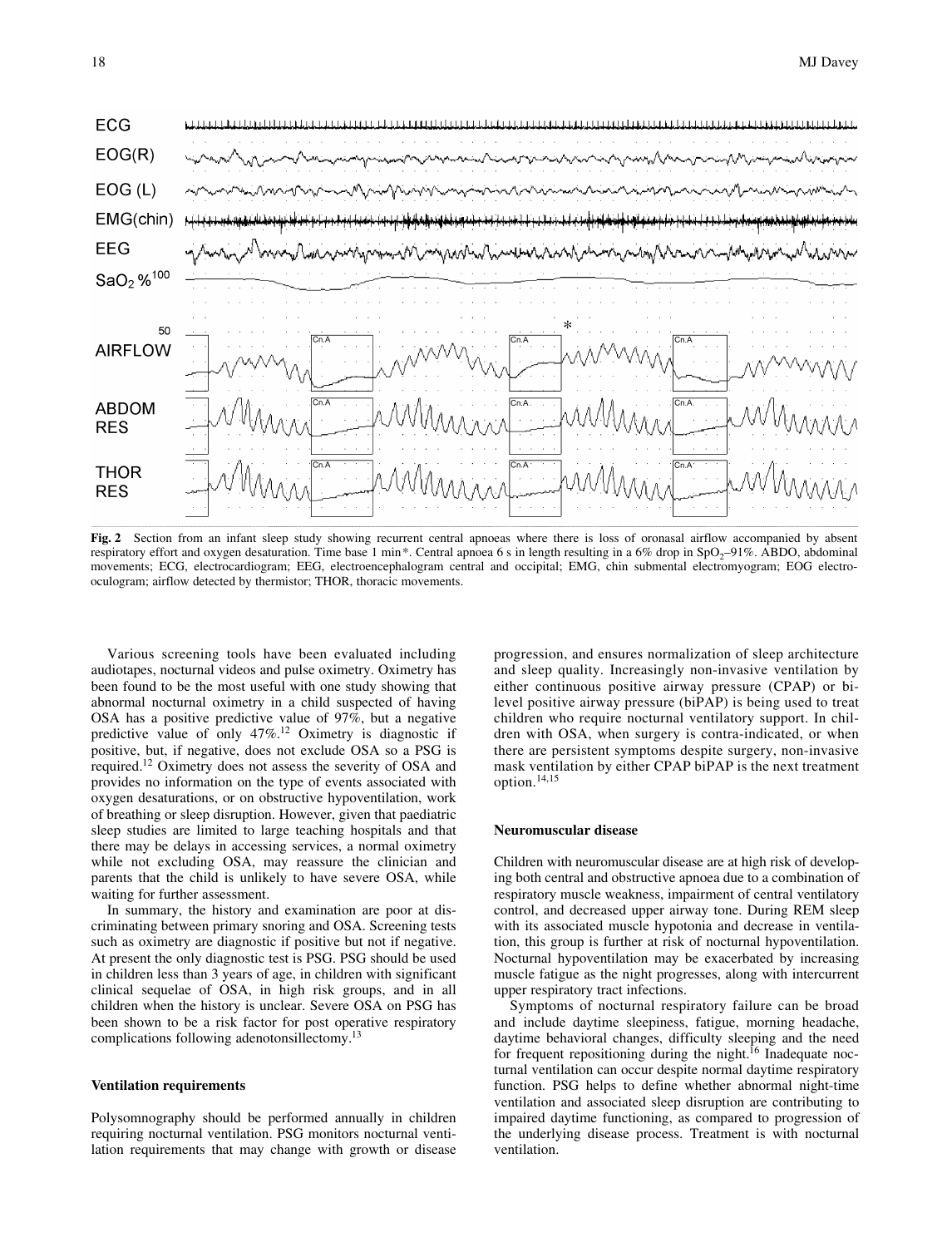#### **Central hypoventilation**

Central hypoventilation syndrome (CHS) is characterized by adequate ventilation during wakefulness and hypoventilation during sleep. CHS is due to deficient respiratory control centres in the brainstem which affect automatic respiratory control when the patient is asleep. CHS may be congenital or acquired, the latter seen with trauma, infection, asphyxia, infarction or tumour.17 A transient form may be seen with severe obstructive sleep apnoea. Children with CHS have absent ventilatory responses to hypercarbia and variable responses to hypoxia when asleep. The PSG reveals shallow breathing (reduced tidal volume) and normal respiratory and heart rates despite significant hypoxia and hypercarbia. Initially this is evident during NREM sleep but if the condition progresses these changes are seen during REM sleep and may occur during wakefulness.<sup>18</sup> Treatment is with nocturnal ventilation.

#### **OTHER INDICATIONS FOR SLEEP STUDY**

#### **Narcolepsy and excessive daytime sleepiness**

Excessive daytime sleepiness (EDS) has multiple aetiologies including insufficient sleep, sleep disruption (OSA, nocturnal seizures), structural brain lesions, depression, medications and drugs. Narcolepsy is a primary disorder of REM sleep regulation with EDS as its main symptom. The other main symptom is cataplexy which is the sudden onset of muscular weakness brought on by excitement or emotion and occurs in 70% of adults with narcolepsy.<sup>19</sup> Sleep paralysis and hypnogogic hallucinations, along with EDS and cataplexy make up the classic narcolepsy tetrad. Although uncommon, it is not rare, with prevalence 2–6 per 10 000 and a peak onset in adolescence.<sup>19</sup>

Diagnosis of narcolepsy can be difficult with reported delays of up to 15 years from onset of symptoms to diagno- $\sin^{-19}$  A careful history, along with human leucocyte antigen (HLA) typing and PSG may enable early diagnosis. There is an association with the human leukocyte antigen HLA DR2, and a tighter association with HLA-DQB1\*0602, with over 90% of all narcoleptic patients positive for this marker.<sup>20</sup> However, around 25% of the normal population carry this marker and do not develop narcolepsy. The diagnostic test for narcolepsy is overnight PSG and a multiple sleep latency test (MSLT). The MSLT is a standardized objective measure of daytime sleepiness which consists of five scheduled naps every 2 h on the day following the PSG.<sup>21</sup> In narcolepsy the PSG shows reduced time to fall asleep and enter REM sleep (reduced sleep latency and reduced REM sleep latency). A positive MSLT shows a mean sleep latency of less than 5 min, with two or more REM sleep onsets.19,21 The MSLT has a sensitivity of 70% and a specificity of  $97\%$ .<sup>22</sup> Objectively assessing daytime sleepiness in a young child is difficult and the MSLT has only been standardized for children aged 8 years or older.<sup>21</sup>

## **Parasomnias**

Parasomnias are the disruptive behaviours that disturb sleep. In children the most frequent parasomnias are those associated with impaired arousal from deep sleep (stage 3 and 4 NREM sleep) and include confusional arousals, sleep walking and night terrors. These events all share common characteristics of skeletal and autonomic nervous system activation, confusion and disorientation and no memory of the event the next day.<sup>23</sup> As these events occur in healthy children and disappear with

adolescence they are regarded as benign. History and examination are usually sufficient to make the diagnosis. PSG is indicated if events are atypical, violent or result in significant injury, or there is significant night-time disruption and daytime sleepiness.24 The most common differential diagnosis is epilepsy, but OSA is occasionally identified as a precipitant of frequent recurrent events.25 If seizure activity is suspected, a full EEG montage of 16 pairs of electrodes should be used rather than the three pairs used to stage sleep In frontal lobe epilepsy, the ictal and interictal EEG may be normal, along with the PSG, so prolonged video-EEG should be pursued if the history is suggestive.26

#### **CONCLUSION**

Polysomnography is currently the main investigation used to evaluate paediatric sleep disorders, the majority of which are due to OSA. The use of PSG in paediatrics is limited by its expense and the small number of paediatric sleep laboratories. OSA in children is common and associated with significant morbidity. Over the last decade research suggests that children at the milder end of the spectrum of OSA have impairment of neurocognitive function which is reversible with adenotonsillectomy.27 Given the inability of the history and examination to distinguish between primary snoring and  $OSA<sup>11</sup>$  and screening tests such as oximetry being helpful only if positive<sup>12</sup> the challenge for the future is to develop diagnostic tests that are more portable and cheaper than PSG to identify children with sleep disordered breathing. However, at this point in time, PSG remains the 'gold standard' in diagnosing OSA and nocturnal hypoventilation in children and should be used routinely to monitor nocturnal ventilatory requirements in children. It is also used in the assessment of non-respiratory related sleep disorders such as narcolepsy and seizures.

#### **REFERENCES**

- 1 Dahl R. Sleep disorders: Introduction: sleep and child psychiatry. *Child Adolesc. Psych. Clin. North Am.* 1996; **5**: 543–8.
- 2 Katz E, Greene M, Carson K *et al.* Night-to-night variability of polysomnography in children with suspected obstructive sleep apnoea. *J. Pediatr.* 2002; **140**: 589–94.
- 3 American Thoracic Society. Standards and indications for cardiopulmonary sleep studies in children. *Am. J. Respir. Crit. Care Med.* 1996; **153**: 866–78.
- 4 Goh D, Galster P, Marcus C. Sleep architecture and respiratory disturbance in children with obstructive sleep apnoea syndrome. *Am. J. Respir. Crit. Care Med.* 2000; **162**: 682–6.
- 5 Marcus C, Carroll J, Koerner C, Hamer A, Lutz J, Loughlin G. Determinants of growth in children with the obstructive sleep apnoea syndrome. *J. Pediatr.* 1994; **125**: 556–62.
- 6 Gozal D. Sleep-disordered breathing and school performance in children. *Pediatrics* 1998; **102**: 616–20.
- 7 Goldstein N, Fatima M, Campbell T, Rosenfeld R. Child behaviour and quality of life before and after tonsillectomy and adenoidectomy. *Arch. Otolaryngol. Head Neck Surg.* 2002; **128**: 770–5.
- 8 O'Brien L, Mervis C, Holbrook C *et al.* Neurobehavioral correlates of sleep-disordered breathing in children. *J. Sleep Res.* 2004; **13**: 165–72.
- 9 Suen J, Arnold J, Brooks L. Adenotonsillectomy for treatment of obstructive sleep apnoea in children. *Arch. Otolaryngol. Head Neck Surg.* 1995; **121**: 525–30.
- 10 Redline S, Tishler P, Schluchter M, Aylor J, Clark K, Graham G. Risk factors for sleep disordered breathing in children: associations with obesity, race and respiratory problems. *Am. J. Respir. Crit. Care Med.* 1999; **159**: 1527–32.